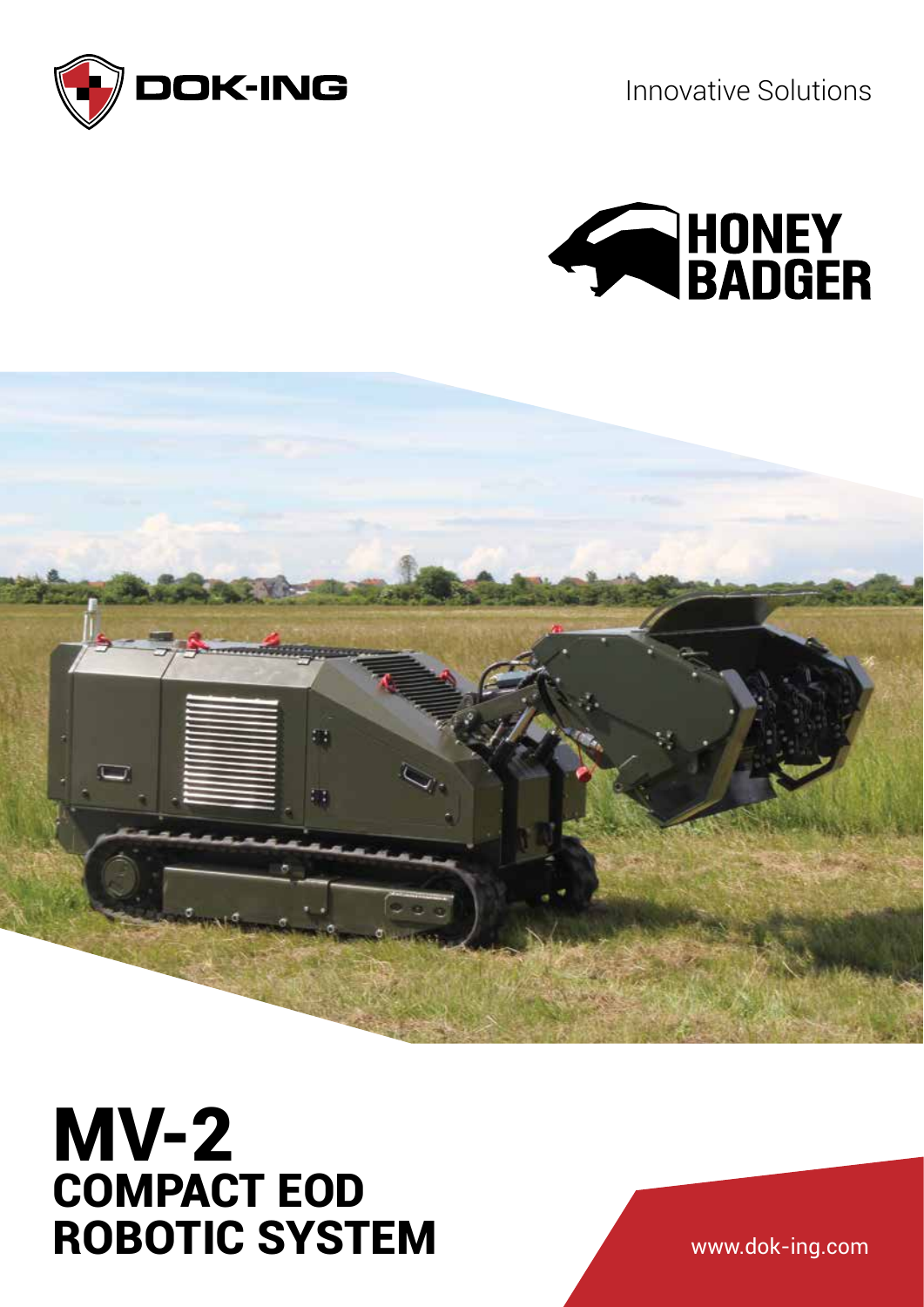### **MV-2 HONEY BADGER** Compact EOD Robotic System

Founded in 1991, DOK-ING gathered vast experience in demining in Croatia and abroad. Today, DOK-ING has more than **350 systems** delivered, for different tasks, applications and customers, to over **40 countries** around the world.

Since our mission says that "through **innovation in robotics** we strive to save human lives", DOK-ING's goal is to lead the way in the design and application of robotic solutions for hazardous, dangerous and harmful environments.









DOK-ING is a 100% privately owned Croatian company, manufacturer of remotely controlled systems for special purposes. It was developed by DOK-ING's team of engineers, using both, DOK-ING's 20 years' experience in mine action operations and requirements of various military engineering units.

Working closely with our partners worldwide, we develop new robotic solutions as an answer to continuously developing treats, in both humanitarian and combat environment.

The Honey Badger's small dimensions, great power and manoeuvrability makes it perfect for use in harsh terrains with difficult access. Its light weight makes it a logistic friendly system. MV-2 can easily be transported by land, sea and air, using various means of transportation, from a simple pick-up truck to military rotary wings.

MV-2 Honey Badger is a new addition to DOK-ING's remotely controlled robotic system product line. Service and maintenance access is given special attention during the MV-2 Honey Badger design. DOK-ING has designed the hull openings and various access points to make it as maintenance friendly as possible.

As with all DOK-ING systems, the MV-2 Honey Badger gives the user various tool attachment options. From landmine clearance tools, EOD and C-IED tools, to commercially available skid steer tools.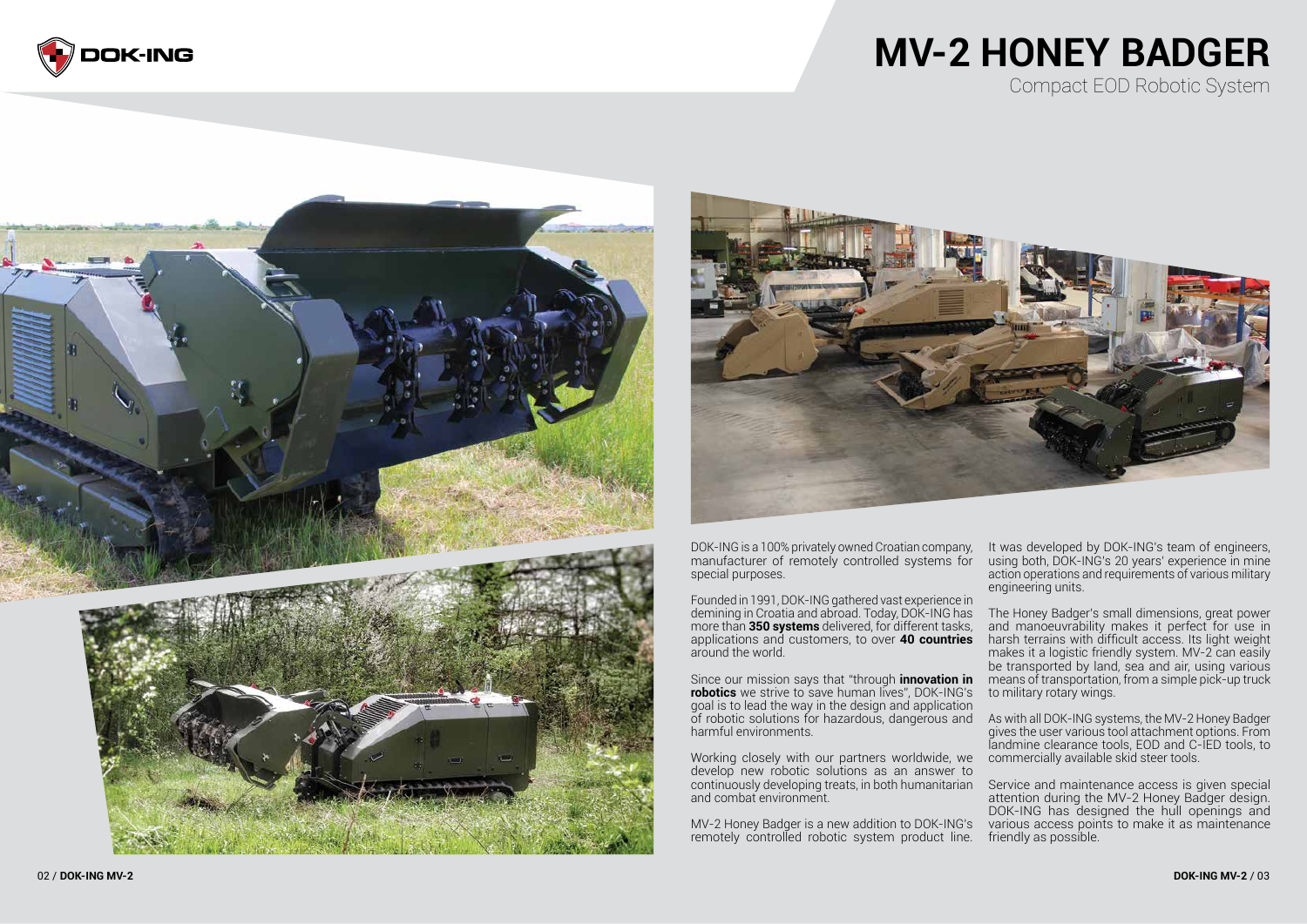

# **MV-2** Mission

### WATER CAR Flail/Tiller

- Humanitarian demining
- Military mine / area clearance
- C-IED tasks
- EOD tasks
- Route clearance
- Mobility Assurance
- Digging tasks
- Deep interrogation tasks
- Reconnaissance tasks
- Breaching tasks
- Counter mobility
- Combat survey

- Deep interrogation tasks
- Disrupting IED's
- Manipulation with ERW's, IED's, UXO's
- Detector mounting capable
- 360° rotation

### S Commercial skid steer tools:

- Rotational demining tool
- Resistant knives on tiller
- Explosion resistant design
- Used for mine neutralization, removal of metal contamination, debris, boulders, rubble



- Heavy duty object handling tool
- Removing obstacles
- Breaching & cutting capability



- Backhoes with various attachements
- Blades for road cleaning, material handling, mobility assurance
- Augers for counter-mobility operations
- Brooms for cleaning operations
- Loaders for material handling or earth moving operations
- Hammers for breaching and area clearance tasks
- Material handling arms for logistic purposes and HAZMAT handling
- Mulchers for terrain preparation
- Saws for area vegetation clearance
- Trenchers for cable laying operations
- Cutters for rescue and C-IED operations
- Buckets for construction and trenching operations
- Forklifts for logistic purposes and HAZMAT handling

### **MULTIFUNCTIONALITY**  provided by original and additional commercial tools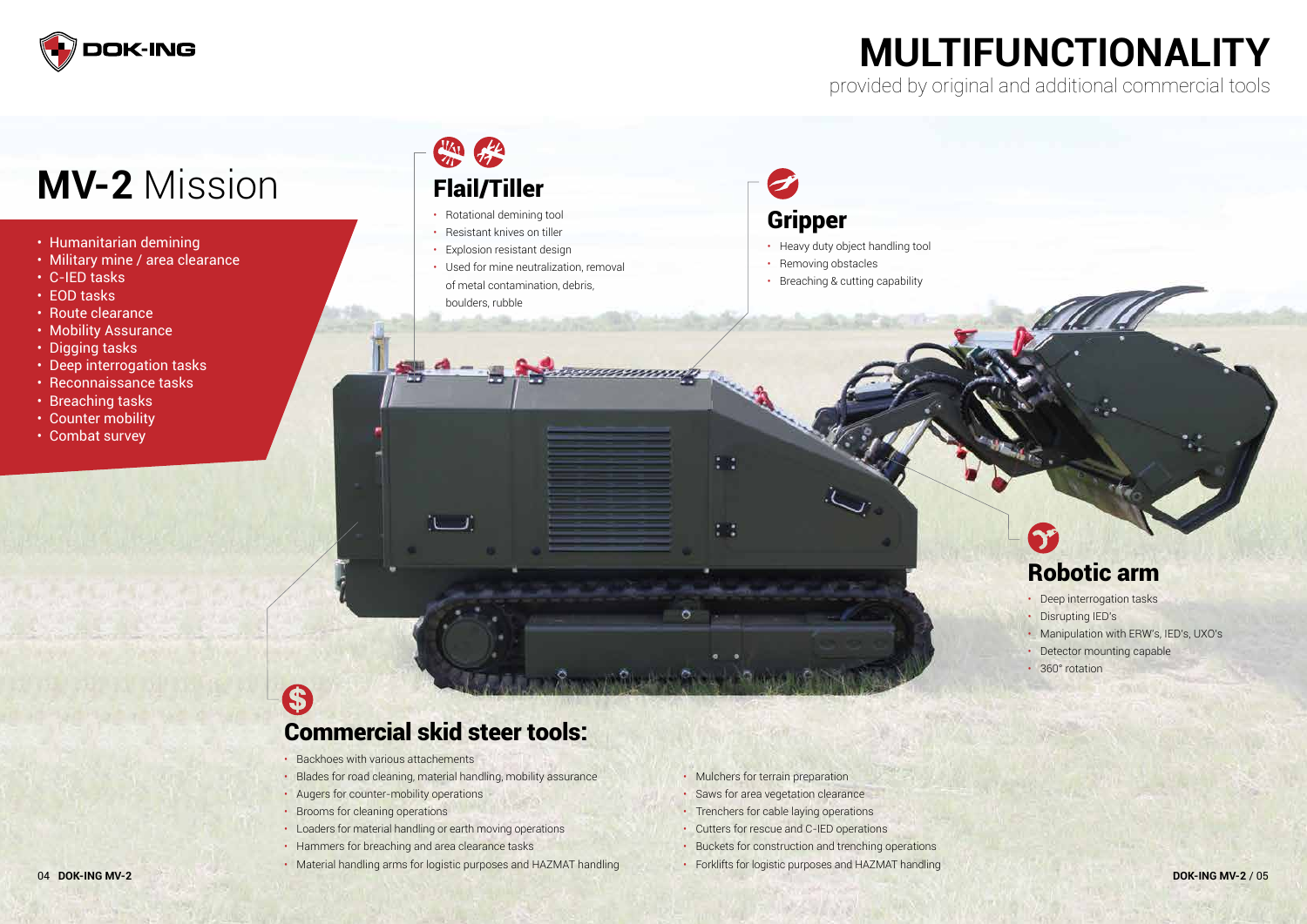









## **MV-2** Features **MV-2** Features

- Original design
- Based on extensive experience and study of user needs
- Same toughness as all DOK-ING products
- Designed for harsh terrain
- Exchangeable tools
- Multifunctionality
- Remotely operated
- Safe and simple to use
- Only one operator required
- Easy transport



# **AFTER SALES** support

#### Easy transport

- Simple and inexpensive
- Can be loaded onto an ordinary truck, car hauler trailer or tractor-trailer
- No need for special permits or police escort
- Can be loaded into 20ft container
- Can be transported via helicopter inside cargo compartment or by use of lifting points

#### **Training**

- DOK-ING provides Customer focused comprehensive training couse in many languages
- Training is conducted in both theory and practice
- Provided for operators, mechanics and electricians
- The course runs 2 to 3 weeks after which you are certified to work with MV-2

#### **Maintenance**

- Easily accessible parts and systems for maintenance and inspection
- Can be carried out in a field or in a workshop
- DOK-ING always maintains adequate stock of spare parts
- Rapid response technical team available, acts on short